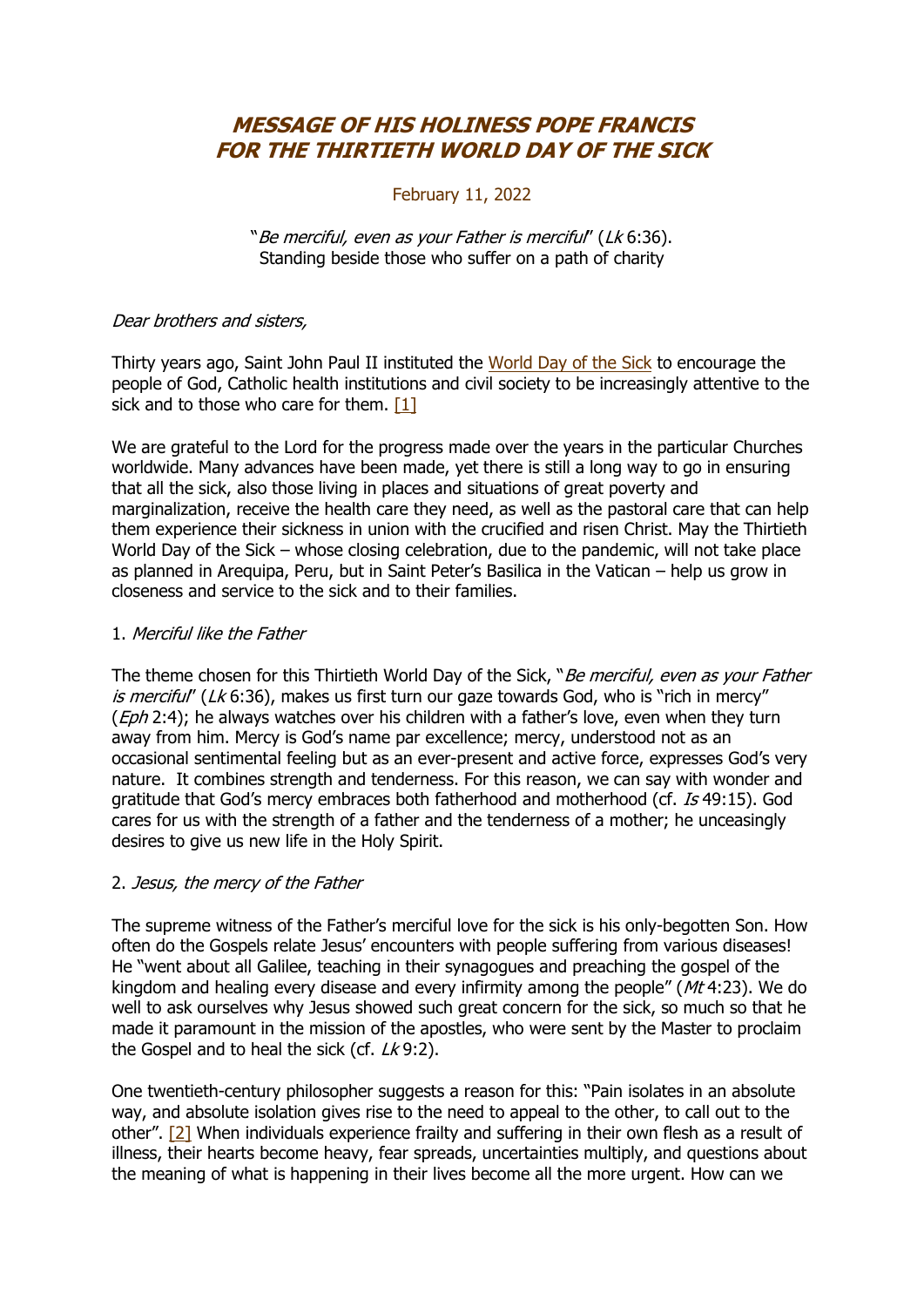forget, in this regard, all those patients who, during this time of pandemic spent the last part of their earthly life in solitude, in an intensive care unit, assisted by generous healthcare workers, yet far from their loved ones and the most important people in their lives? This helps us to see how important is the presence at our side of witnesses to God's charity, who, following the example of Jesus, the very mercy of the Father, pour the balm of consolation and the wine of hope on the wounds of the sick. [\[3\]](https://www.vatican.va/content/francesco/en/messages/sick/documents/20211210_30-giornata-malato.html#_ftn3)

## 3. To touch the suffering flesh of Christ

Jesus' invitation to be merciful like the Father has particular significance for healthcare workers. I think of all those physicians, nurses, laboratory technicians, the support staff and the caretakers of the sick, as well as the numerous volunteers who donate their precious time to assist those who suffer. Dear healthcare workers, your service alongside the sick, carried out with love and competence, transcends the bounds of your profession and becomes a mission. Your hands, which touch the suffering flesh of Christ, can be a sign of the merciful hands of the Father. Be mindful of the great dignity of your profession, as well as the responsibility that it entails.

Let us thank the Lord for the progress that medical science has made, especially in recent times; new technologies have made it possible to prepare therapies that are of great benefit to the sick; research continues to make a valuable contribution to eliminating old and new pathologies; rehabilitation medicine has greatly expanded its expertise and skills. None of this, however, must make us forget the uniqueness of each patient, his or her dignity and frailties. [\[4\]](https://www.vatican.va/content/francesco/en/messages/sick/documents/20211210_30-giornata-malato.html#_ftn4) Patients are always more important than their diseases, and for this reason, no therapeutic approach can prescind from listening to the patient, his or her history, anxieties and fears. Even when healing is not possible, care can always be given. It is always possible to console, it is always possible to make people sense a closeness that is more interested in the person than in his or her pathology. For this reason, I would hope that the training provided to health workers might enable them to develop a capacity for listening and relating to others.

## 4. Centres of care as "houses of mercy"

The World Day of the Sick is also a good occasion to focus our attention on centres of care. Down the centuries, showing mercy to the sick led the Christian community to open innumerable "inns of the good Samaritan", where love and care can be given to people with various kinds of sickness, especially those whose health needs are not being met due to poverty or social exclusion or to the difficulties associated with treating certain pathologies. In these situations, it is children, the elderly and those who are most frail who most often pay the price. Merciful like the Father, countless missionaries have combined the preaching of the Gospel with the construction of hospitals, dispensaries and care homes. These are precious means whereby Christian charity has taken visible shape and the love of Christ, witnessed by that of his disciples, has become more credible. I think especially of people in the poorest areas of our planet, where it is sometimes necessary to travel long distances to find treatment centres that, albeit with limited resources, offer what is available. We still have a long way to go; in some countries, access to adequate care remains a luxury. We see this, for example, in the scarcity of available vaccines against Covid-19 in poor countries; but even more in the lack of treatment for illnesses that require much simpler medicines.

In this context, I wish to reaffirm the importance of Catholic healthcare institutions: they are a precious treasure to be protected and preserved; their presence has distinguished the